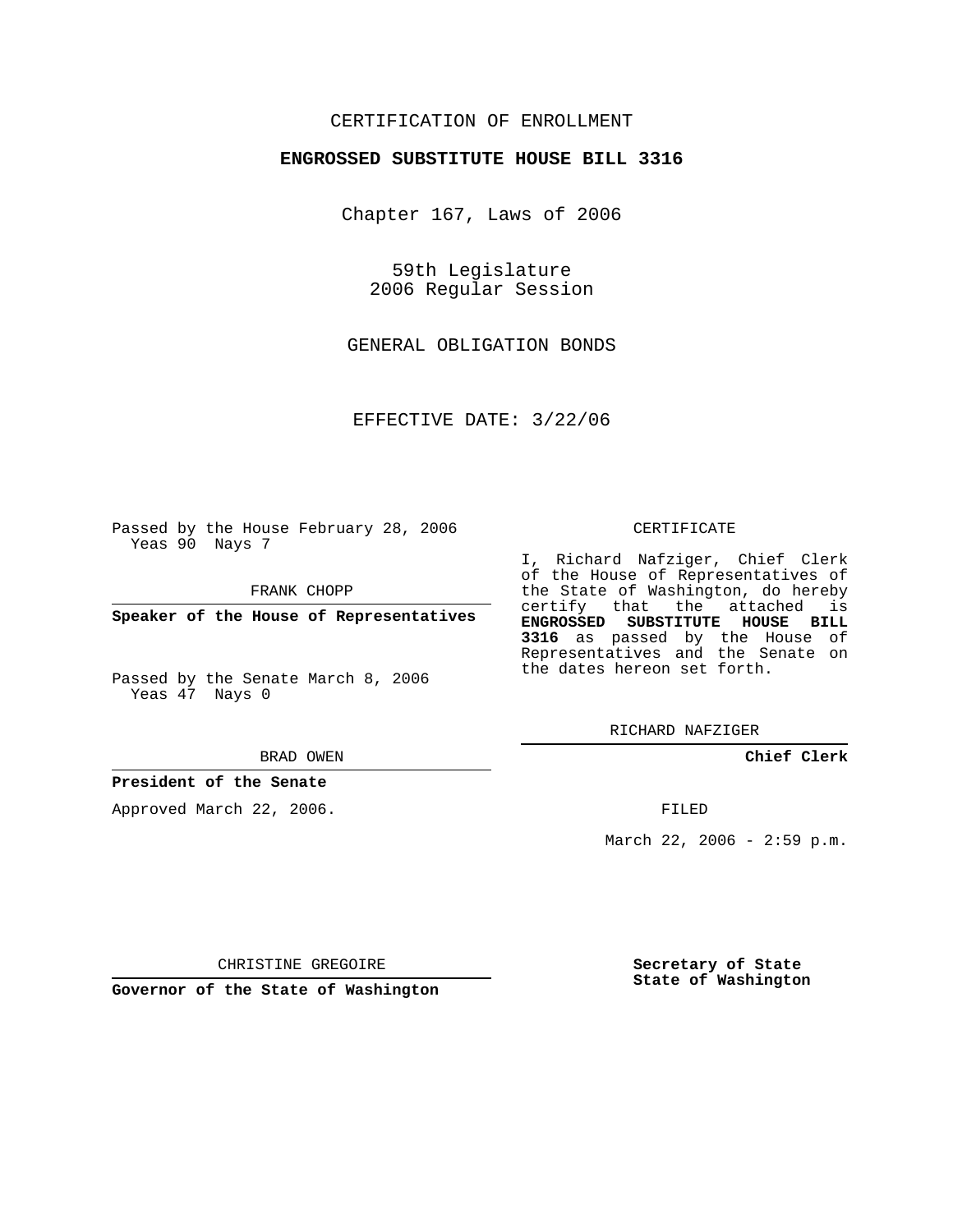# **ENGROSSED SUBSTITUTE HOUSE BILL 3316** \_\_\_\_\_\_\_\_\_\_\_\_\_\_\_\_\_\_\_\_\_\_\_\_\_\_\_\_\_\_\_\_\_\_\_\_\_\_\_\_\_\_\_\_\_

\_\_\_\_\_\_\_\_\_\_\_\_\_\_\_\_\_\_\_\_\_\_\_\_\_\_\_\_\_\_\_\_\_\_\_\_\_\_\_\_\_\_\_\_\_

Passed Legislature - 2006 Regular Session

### **State of Washington 59th Legislature 2006 Regular Session**

**By** House Committee on Capital Budget (originally sponsored by Representatives Dunshee, Linville, Grant and Kessler)

READ FIRST TIME 02/24/06.

 AN ACT Relating to authorizing state general obligation bonds for correctional facilities, Hood Canal and Puget Sound rehabilitation, and the Columbia river basin water supply development program; adding new chapters to Title 43 RCW; and declaring an emergency.

BE IT ENACTED BY THE LEGISLATURE OF THE STATE OF WASHINGTON:

# **PART 1**

 NEW SECTION. **Sec. 101.** For the purpose of providing funds for state correctional facilities, the state finance committee is authorized to issue general obligation bonds of the state of Washington in the sum of fifty-nine million three hundred thousand dollars, or as much thereof as may be required, to finance the projects and all costs incidental thereto. Bonds authorized in this section may be sold at such price as the state finance committee shall determine. No bonds authorized in this section may be offered for sale without prior legislative appropriation of the net proceeds of the sale of the bonds.

 NEW SECTION. **Sec. 102.** The proceeds from the sale of the bonds authorized in section 101 of this act shall be deposited in the state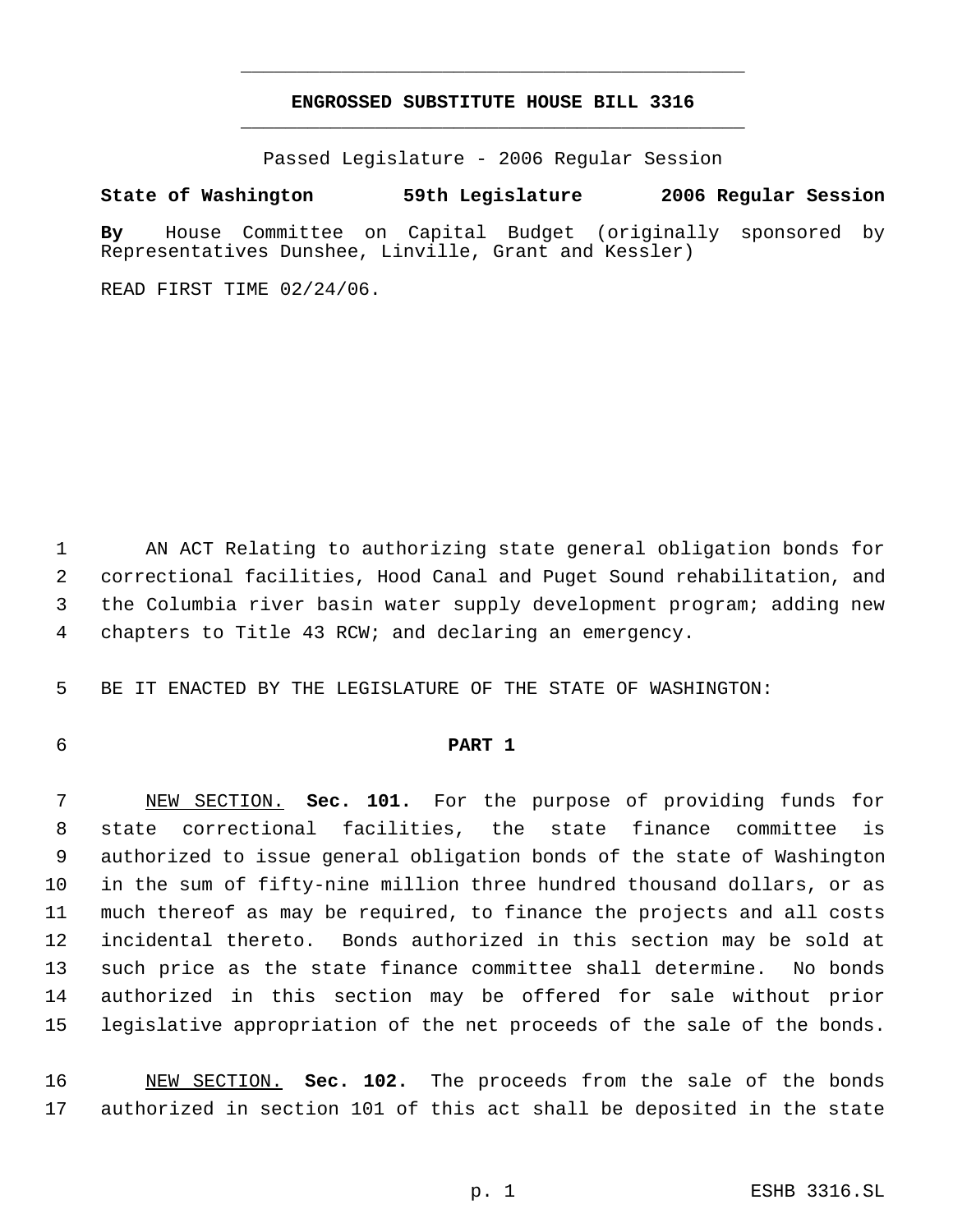building construction account created in RCW 43.83.020. If the state finance committee deems it necessary to issue the bonds authorized in section 101 of this act as taxable bonds in order to comply with federal internal revenue service rules and regulations pertaining to the use of nontaxable bond proceeds, the proceeds of such taxable bonds shall be transferred to the state taxable building construction account in lieu of any deposit otherwise provided by this section. The state treasurer shall submit written notice to the director of financial management if it is determined that any such transfer to the state taxable building construction account is necessary. Moneys in the account may be spent only after appropriation. The proceeds shall be used exclusively for the purposes specified in section 101 of this act and for the payment of expenses incurred in the issuance and sale of the bonds. These proceeds shall be administered by the office of financial management, subject to legislative appropriation.

 NEW SECTION. **Sec. 103.** The debt-limit general fund bond retirement account shall be used for the payment of the principal of and interest on the bonds authorized in section 101 of this act.

 The state finance committee shall, on or before June 30th of each year, certify to the state treasurer the amount needed in the ensuing twelve months to meet the bond retirement and interest requirements. On each date on which any interest or principal and interest payment is due, the state treasurer shall withdraw from any general state revenues received in the state treasury and deposit in the debt-limit general fund bond retirement account an amount equal to the amount certified by the state finance committee to be due on the payment date.

 Bonds issued under section 101 of this act shall state that they are a general obligation of the state of Washington, shall pledge the full faith and credit of the state to the payment of the principal thereof and the interest thereon, and shall contain an unconditional promise to pay the principal and interest as the same shall become due. The owner and holder of each of the bonds or the trustee for the owner and holder of any of the bonds may by mandamus or other appropriate proceeding require the transfer and payment of funds as directed in this section.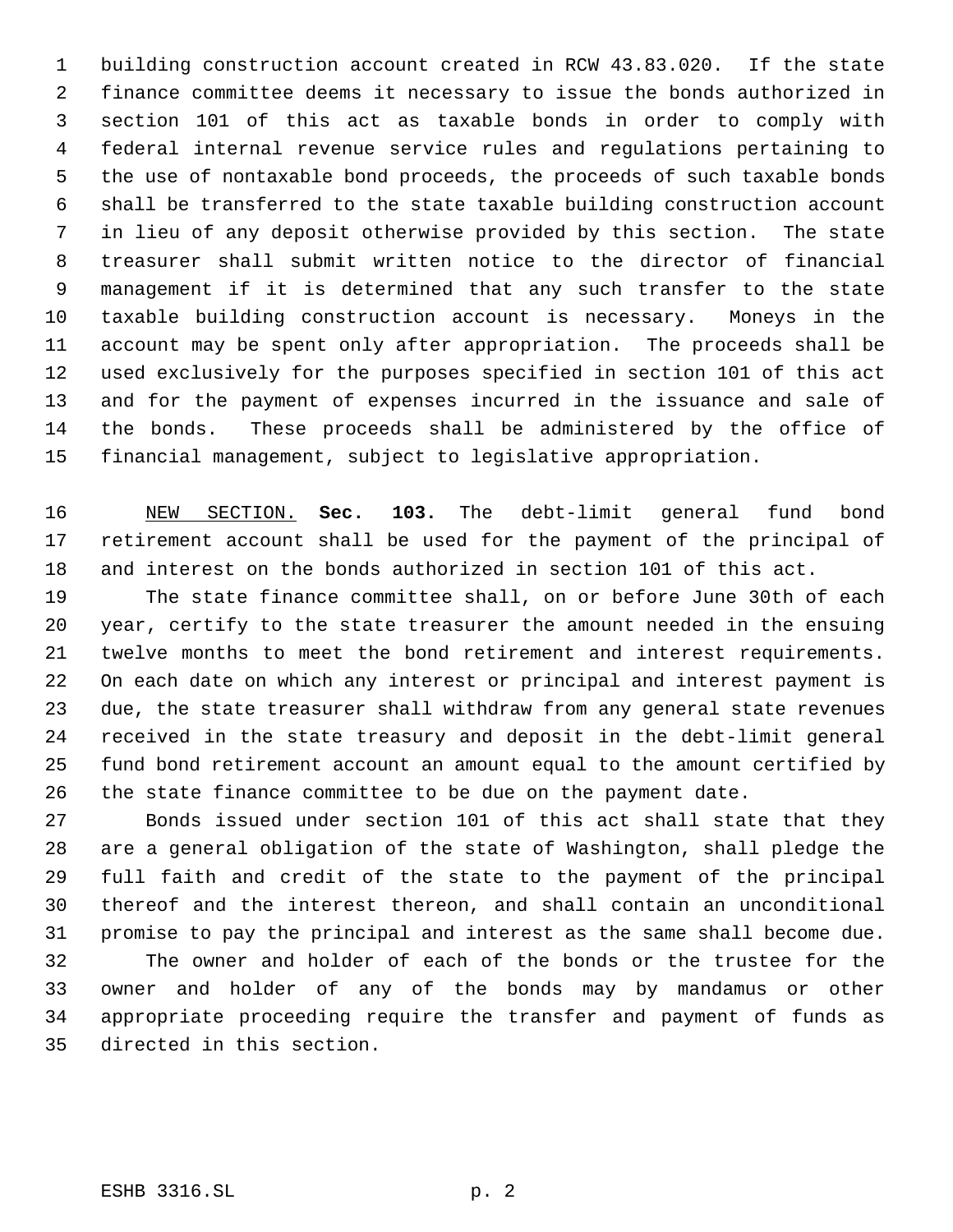NEW SECTION. **Sec. 104.** The legislature may provide additional means for raising moneys for the payment of the principal of and interest on the bonds authorized in section 101 of this act, and section 103 of this act shall not be deemed to provide an exclusive method for the payment.

 NEW SECTION. **Sec. 105.** The bonds authorized in section 101 of this act shall be a legal investment for all state funds or funds under state control and for all funds of any other public body.

## **PART 2**

 NEW SECTION. **Sec. 201.** For the purpose of providing funds for the Columbia river basin water supply development program, the state finance committee is authorized to issue general obligation bonds of the state of Washington in the sum of two hundred million dollars, or as much thereof as may be required, to finance the projects and all costs incidental thereto. Bonds authorized in this section may be sold at such price as the state finance committee shall determine. No bonds authorized in this section may be offered for sale without prior legislative appropriation of the net proceeds of the sale of the bonds.

 NEW SECTION. **Sec. 202.** It is the intent of the legislature that the proceeds of the new bonds authorized in section 201 of this act will be appropriated in phases over five biennia, beginning with the 2005-2007 biennium. This is not intended to limit the legislature's ability to appropriate bond proceeds if the full amount authorized in section 201 of this act has not been appropriated after five biennia. The authorization to issue bonds contained in section 201 of this act does not expire until the full authorization has been appropriated and issued.

 NEW SECTION. **Sec. 203.** The proceeds from the sale of the bonds authorized in section 201 of this act shall be deposited in the Columbia river basin water supply development account created in chapter ... (Engrossed Second Substitute House Bill No. 2860), Laws of 2006. If the state finance committee deems it necessary to issue the bonds authorized in section 201 of this act as taxable bonds in order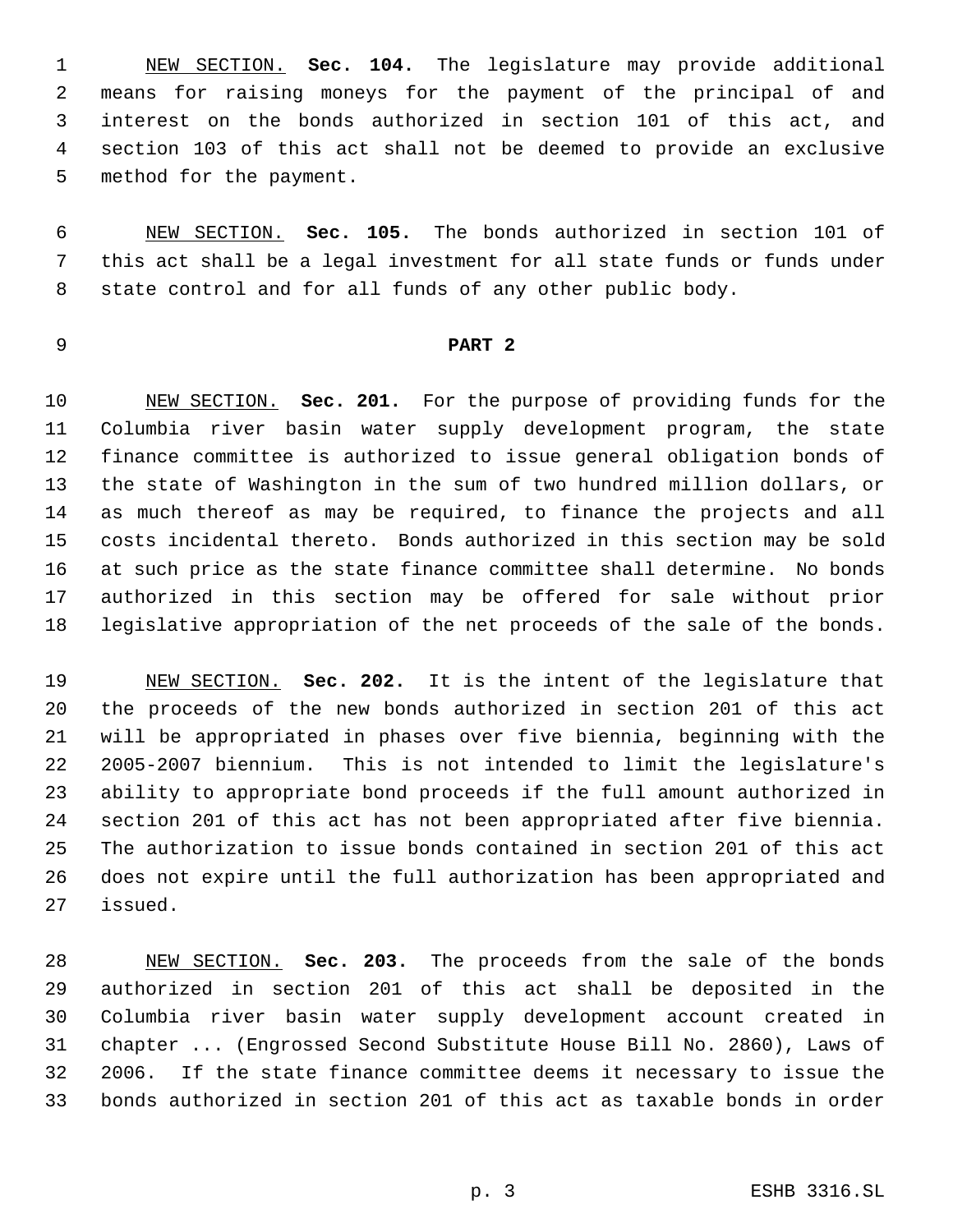to comply with federal internal revenue service rules and regulations pertaining to the use of nontaxable bond proceeds, the proceeds of such taxable bonds shall be transferred to the state taxable building construction account in lieu of any deposit otherwise provided by this section. The state treasurer shall submit written notice to the director of financial management if it is determined that any such transfer to the state taxable building construction account is necessary. Moneys in the account may be spent only after appropriation. The proceeds shall be used exclusively for the purposes specified in section 201 of this act and for the payment of expenses incurred in the issuance and sale of the bonds. These proceeds shall be administered by the office of financial management, subject to legislative appropriation.

 NEW SECTION. **Sec. 204.** The debt-limit general fund bond retirement account shall be used for the payment of the principal of and interest on the bonds authorized in section 201 of this act.

 The state finance committee shall, on or before June 30th of each year, certify to the state treasurer the amount needed in the ensuing twelve months to meet the bond retirement and interest requirements. On each date on which any interest or principal and interest payment is due, the state treasurer shall withdraw from any general state revenues received in the state treasury and deposit in the debt-limit general fund bond retirement account an amount equal to the amount certified by the state finance committee to be due on the payment date.

 Bonds issued under section 201 of this act shall state that they are a general obligation of the state of Washington, shall pledge the full faith and credit of the state to the payment of the principal thereof and the interest thereon, and shall contain an unconditional promise to pay the principal and interest as the same shall become due. The owner and holder of each of the bonds or the trustee for the owner and holder of any of the bonds may by mandamus or other appropriate proceeding require the transfer and payment of funds as directed in this section.

 NEW SECTION. **Sec. 205.** The legislature may provide additional means for raising moneys for the payment of the principal of and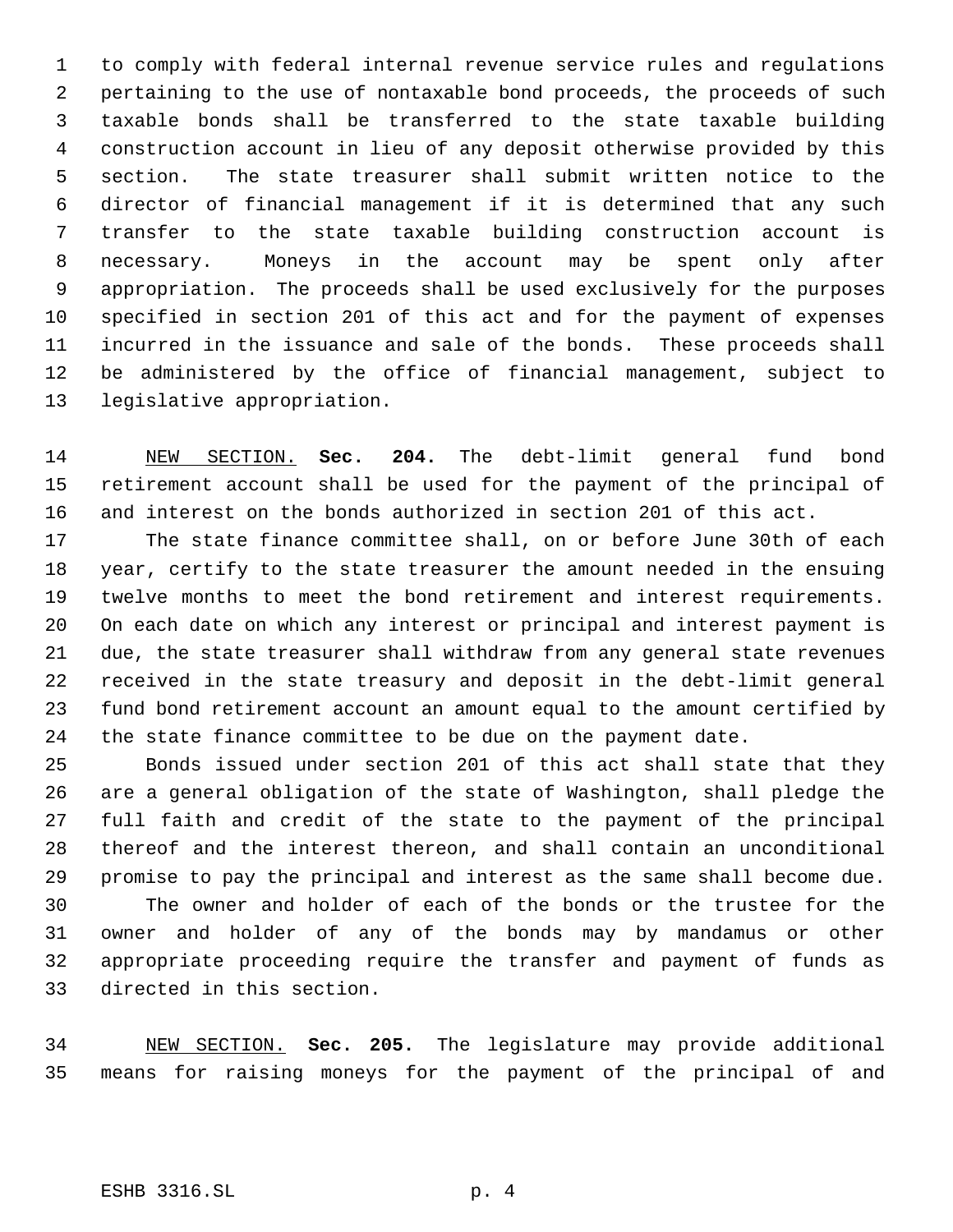interest on the bonds authorized in section 201 of this act, and section 204 of this act shall not be deemed to provide an exclusive method for the payment.

 NEW SECTION. **Sec. 206.** The bonds authorized in section 201 of this act shall be a legal investment for all state funds or funds under state control and for all funds of any other public body.

### **PART 3**

 NEW SECTION. **Sec. 301.** For the purpose of providing funds for the Hood Canal aquatic rehabilitation program, the state finance committee is authorized to issue general obligation bonds of the state of Washington in the sum of six million nine hundred twenty thousand dollars, or as much thereof as may be required, to finance the projects and all costs incidental thereto. Bonds authorized in this section may be sold at such price as the state finance committee shall determine. No bonds authorized in this section may be offered for sale without prior legislative appropriation of the net proceeds of the sale of the bonds.

 NEW SECTION. **Sec. 302.** (1) It is the intent of the legislature that the proceeds of the new bonds authorized in section 301 of this act will be appropriated in the 2005-2007 biennium.

 (2) A portion of the bonds issued under section 301 of this act are intended to be used for wastewater and clean water improvement projects at state parks as part of the Hood Canal aquatic rehabilitation program. State parks intended to be improved by the bond proceeds authorized in section 301 of this act include, but are not limited to, the following:

 (a) Approximately one hundred thousand dollars for Twanoh state park;

 (b) Approximately one million two hundred thousand dollars for Dosewallips state park;

 (c) Approximately seven hundred thousand dollars for Belfair state park;

 (d) Approximately one million fifty thousand dollars for Potlatch state park;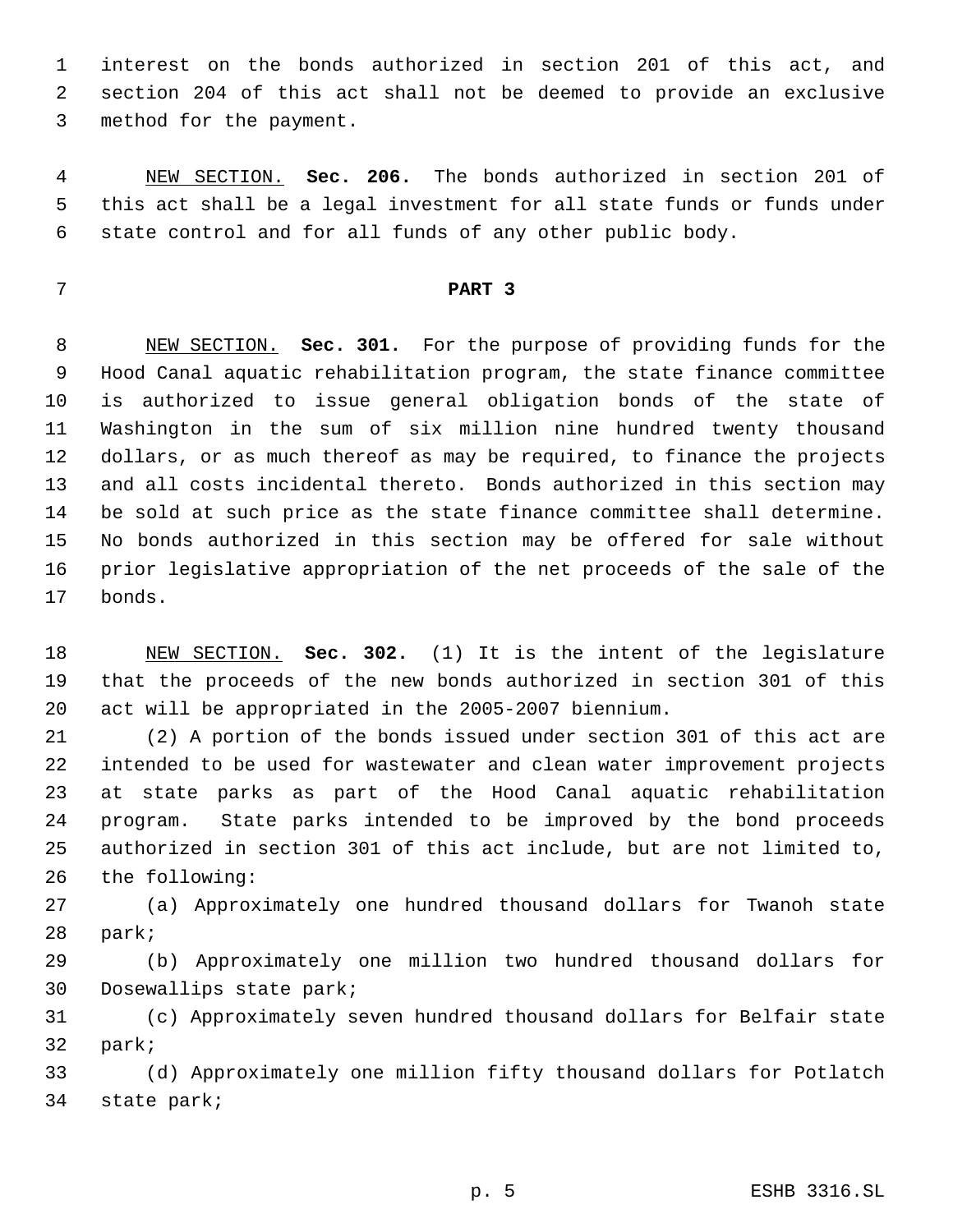(e) Approximately five hundred thousand dollars for Kitsap Memorial state park;

 (f) Approximately nine hundred thousand dollars for Scenic Beach state park;

 (g) Approximately three hundred thousand dollars for Twanoh and Triton Cove state parks;

 (h) Approximately eight hundred fifty thousand dollars for Shine Tidelands state park;

 (i) Approximately one hundred fifty thousand dollars for Pleasant 10 Harbor state park; and

 (j) Approximately one hundred seventy thousand dollars for Triton Cove state park.

 NEW SECTION. **Sec. 303.** The proceeds from the sale of the bonds authorized in section 301 of this act shall be deposited in the Hood Canal aquatic rehabilitation bond account created in section 307 of this act. If the state finance committee deems it necessary to issue the bonds authorized in section 301 of this act as taxable bonds in order to comply with federal internal revenue service rules and regulations pertaining to the use of nontaxable bond proceeds, the proceeds of such taxable bonds shall be transferred to the state taxable building construction account in lieu of any deposit otherwise provided by this section. The state treasurer shall submit written notice to the director of financial management if it is determined that any such transfer to the state taxable building construction account is necessary. Moneys in the account may be spent only after appropriation. The proceeds shall be used exclusively for the purposes specified in section 301 of this act and for the payment of expenses incurred in the issuance and sale of the bonds. These proceeds shall be administered by the office of financial management, subject to legislative appropriation.

 NEW SECTION. **Sec. 304.** The debt-limit general fund bond retirement account shall be used for the payment of the principal of and interest on the bonds authorized in section 301 of this act.

 The state finance committee shall, on or before June 30th of each year, certify to the state treasurer the amount needed in the ensuing twelve months to meet the bond retirement and interest requirements.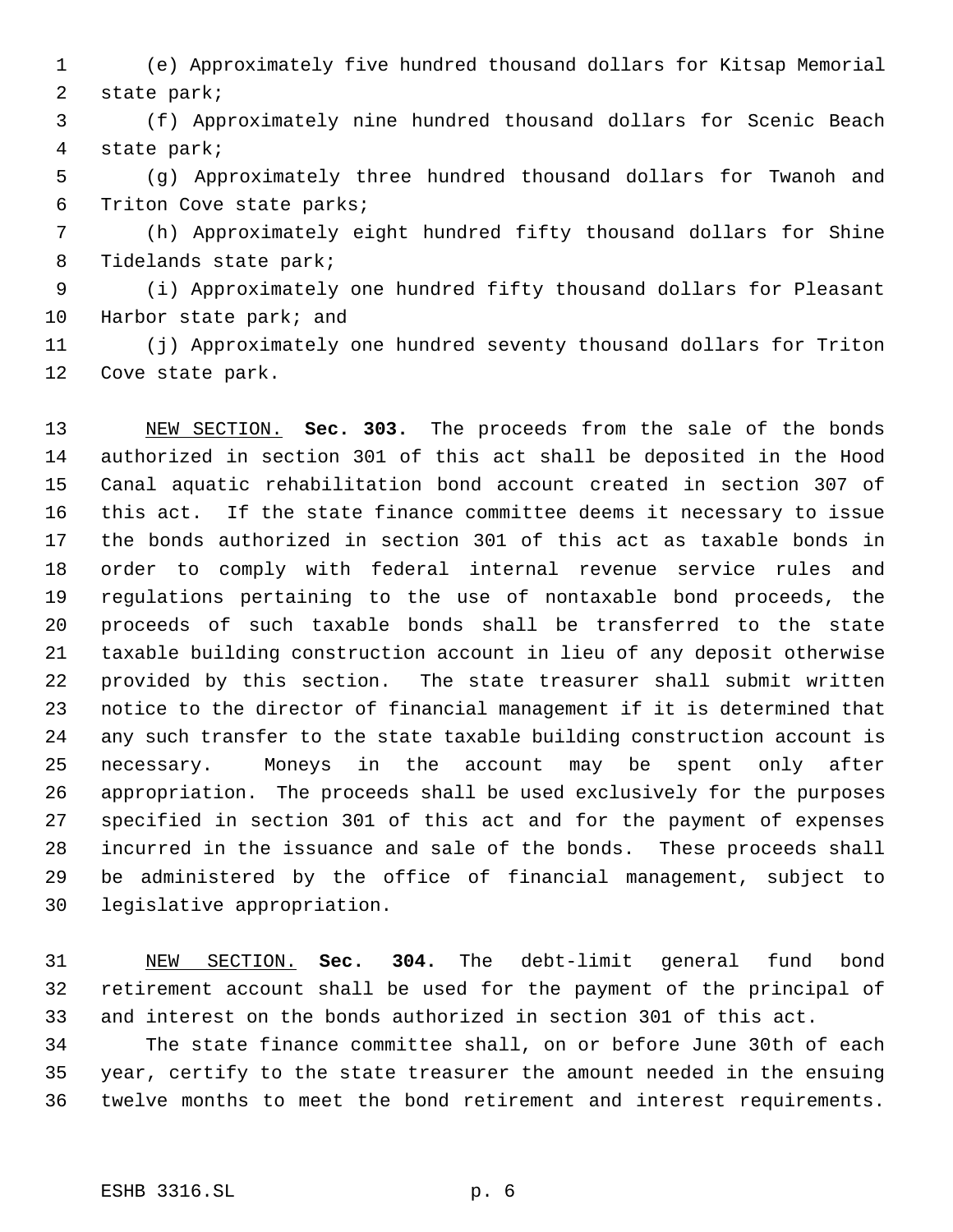On each date on which any interest or principal and interest payment is due, the state treasurer shall withdraw from any general state revenues received in the state treasury and deposit in the debt-limit general fund bond retirement account an amount equal to the amount certified by the state finance committee to be due on the payment date.

 Bonds issued under section 301 of this act shall state that they are a general obligation of the state of Washington, shall pledge the full faith and credit of the state to the payment of the principal thereof and the interest thereon, and shall contain an unconditional promise to pay the principal and interest as the same shall become due. The owner and holder of each of the bonds or the trustee for the owner and holder of any of the bonds may by mandamus or other appropriate proceeding require the transfer and payment of funds as directed in this section.

 NEW SECTION. **Sec. 305.** The legislature may provide additional means for raising moneys for the payment of the principal of and interest on the bonds authorized in section 301 of this act, and section 304 of this act shall not be deemed to provide an exclusive method for the payment.

 NEW SECTION. **Sec. 306.** The bonds authorized in section 301 of this act shall be a legal investment for all state funds or funds under state control and for all funds of any other public body.

 NEW SECTION. **Sec. 307.** The Hood Canal aquatic rehabilitation bond account is created in the state treasury. All receipts from proceeds from the bonds issued under section 301 of this act must be deposited into the account. Moneys in the account may be spent only after appropriation. Expenditures from the account may be used only for programs and projects to protect and restore Hood Canal, including implementing RCW 90.88.020 and 90.88.030.

#### **PART 4**

 NEW SECTION. **Sec. 401.** For the purpose of providing funds for the rehabilitation of Puget Sound, the state finance committee is authorized to issue general obligation bonds of the state of Washington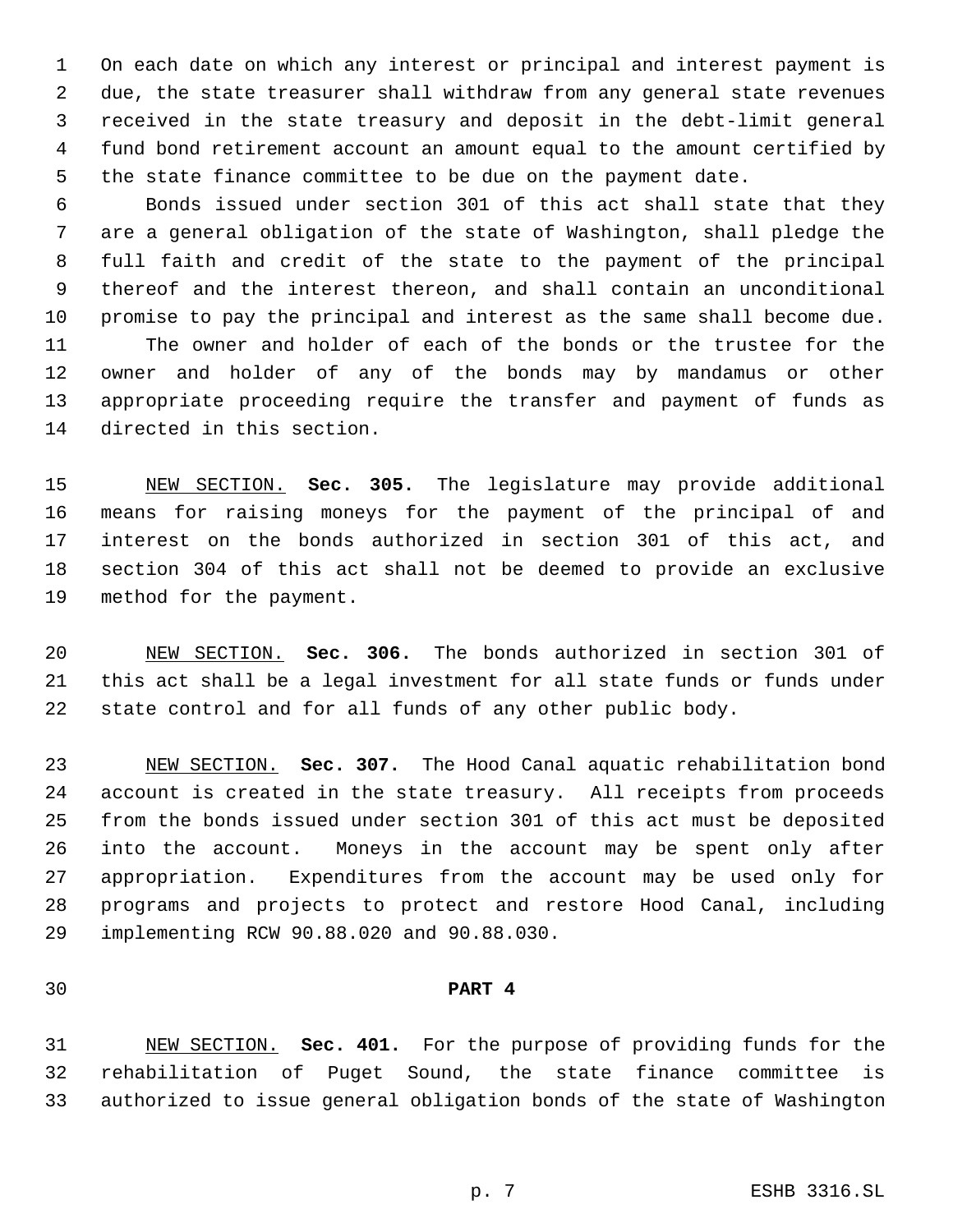in the sum of seven million three hundred seventy-five thousand dollars, or as much thereof as may be required, to finance the projects and all costs incidental thereto. Bonds authorized in this section may be sold at such price as the state finance committee shall determine. No bonds authorized in this section may be offered for sale without prior legislative appropriation of the net proceeds of the sale of the bonds.

 NEW SECTION. **Sec. 402.** (1) It is the intent of the legislature that the proceeds of the new bonds authorized in section 401 of this act will be appropriated in the 2005-2007 biennium.

 (2) The bonds issued under section 401 of this act are intended to be used for wastewater and clean water improvement projects at state parks as part of the rehabilitation of Puget Sound. State parks intended to be improved by the bond proceeds authorized in section 401 of this act include, but are not limited to, the following:

 (a) Approximately one hundred twenty-five thousand dollars for Sequim Bay state park;

 (b) Approximately seven hundred fifty thousand dollars for Fort Flagler state park;

 (c) Approximately seven hundred fifty thousand dollars for Larabee state park;

 (d) Approximately three hundred thousand dollars for Fort Worden state park;

 (e) Approximately three hundred thousand dollars for Camano Island state park;

 (f) Approximately three hundred fifty thousand dollars for Deception Pass state park;

 (g) Approximately two hundred fifty thousand dollars for Possession Point;

 (h) Approximately one million one hundred thousand dollars for Illahee state park;

 (i) Approximately one million two hundred thousand dollars for Kopachuck state park;

 (j) Approximately seven hundred thousand dollars for Penrose Point state park;

 (k) Approximately two hundred fifty thousand dollars for Blake Island state park; and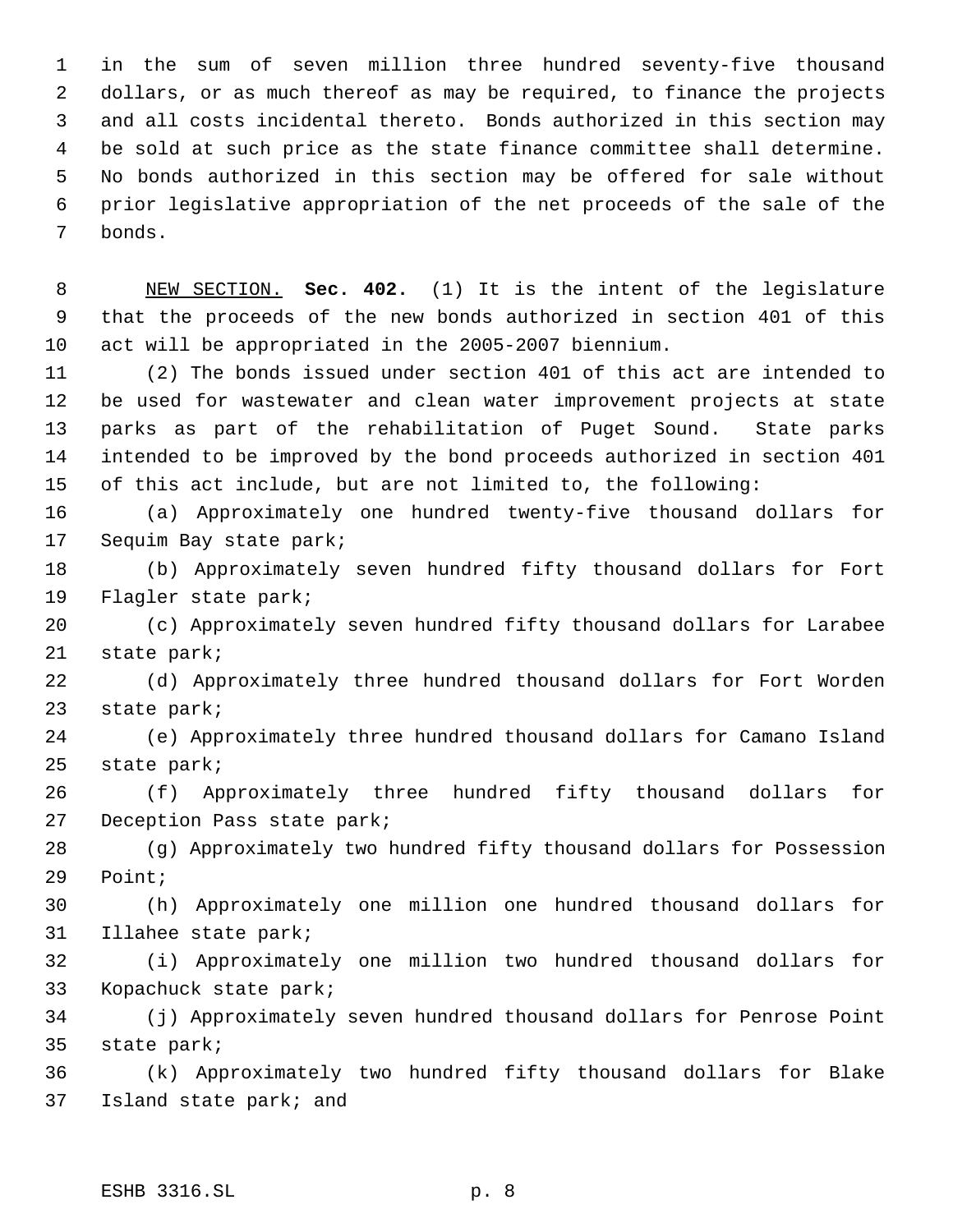(l) Approximately one million three hundred thousand dollars for Fay Bainbridge state park.

 NEW SECTION. **Sec. 403.** The proceeds from the sale of the bonds authorized in section 401 of this act shall be deposited in the state building construction account created in RCW 43.83.020. If the state finance committee deems it necessary to issue the bonds authorized in section 401 of this act as taxable bonds in order to comply with federal internal revenue service rules and regulations pertaining to the use of nontaxable bond proceeds, the proceeds of such taxable bonds shall be transferred to the state taxable building construction account in lieu of any deposit otherwise provided by this section. The state treasurer shall submit written notice to the director of financial management if it is determined that any such transfer to the state taxable building construction account is necessary. Moneys in the account may be spent only after appropriation. The proceeds shall be used exclusively for the purposes specified in section 401 of this act and for the payment of expenses incurred in the issuance and sale of the bonds. These proceeds shall be administered by the office of financial management, subject to legislative appropriation.

 NEW SECTION. **Sec. 404.** The debt-limit general fund bond retirement account shall be used for the payment of the principal of and interest on the bonds authorized in section 401 of this act.

 The state finance committee shall, on or before June 30th of each year, certify to the state treasurer the amount needed in the ensuing twelve months to meet the bond retirement and interest requirements. On each date on which any interest or principal and interest payment is due, the state treasurer shall withdraw from any general state revenues received in the state treasury and deposit in the debt-limit general fund bond retirement account an amount equal to the amount certified by the state finance committee to be due on the payment date.

 Bonds issued under section 401 of this act shall state that they are a general obligation of the state of Washington, shall pledge the full faith and credit of the state to the payment of the principal thereof and the interest thereon, and shall contain an unconditional promise to pay the principal and interest as the same shall become due.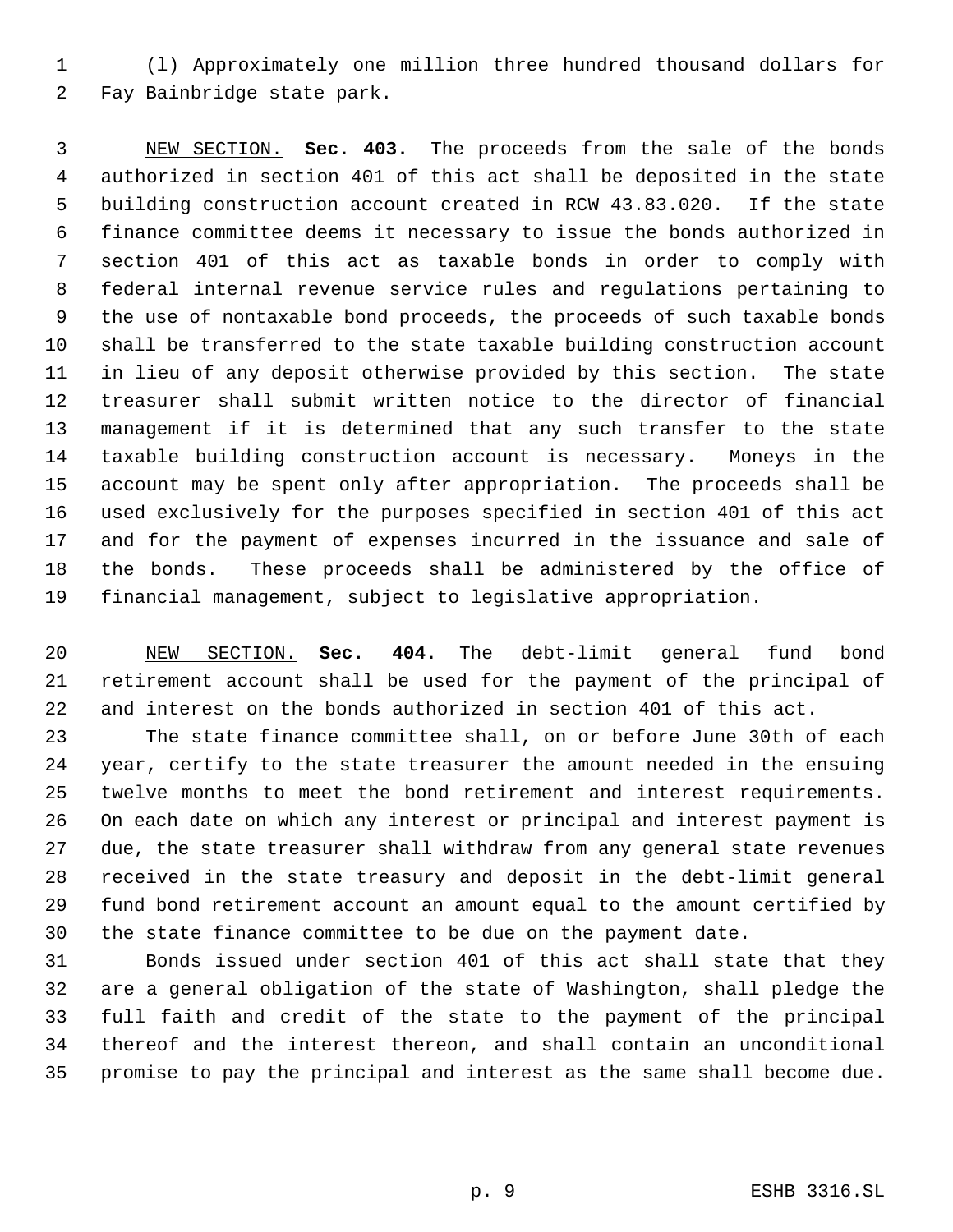The owner and holder of each of the bonds or the trustee for the owner and holder of any of the bonds may by mandamus or other appropriate proceeding require the transfer and payment of funds as directed in this section.

 NEW SECTION. **Sec. 405.** The legislature may provide additional means for raising moneys for the payment of the principal of and interest on the bonds authorized in section 401 of this act, and section 404 of this act shall not be deemed to provide an exclusive method for the payment.

 NEW SECTION. **Sec. 406.** The bonds authorized in section 401 of this act shall be a legal investment for all state funds or funds under state control and for all funds of any other public body.

## **PART 5**

 NEW SECTION. **Sec. 501.** Sections 101 through 105 of this act constitute a new chapter in Title 43 RCW.

 NEW SECTION. **Sec. 502.** Sections 201 through 206 of this act constitute a new chapter in Title 43 RCW.

 NEW SECTION. **Sec. 503.** Sections 301 through 307 of this act constitute a new chapter in Title 43 RCW.

 NEW SECTION. **Sec. 504.** Sections 401 through 406 of this act constitute a new chapter in Title 43 RCW.

 NEW SECTION. **Sec. 505.** If any provision of this act or its application to any person or circumstance is held invalid, the remainder of the act or the application of the provision to other persons or circumstances is not affected.

 NEW SECTION. **Sec. 506.** This act is necessary for the immediate preservation of the public peace, health, or safety, or support of the